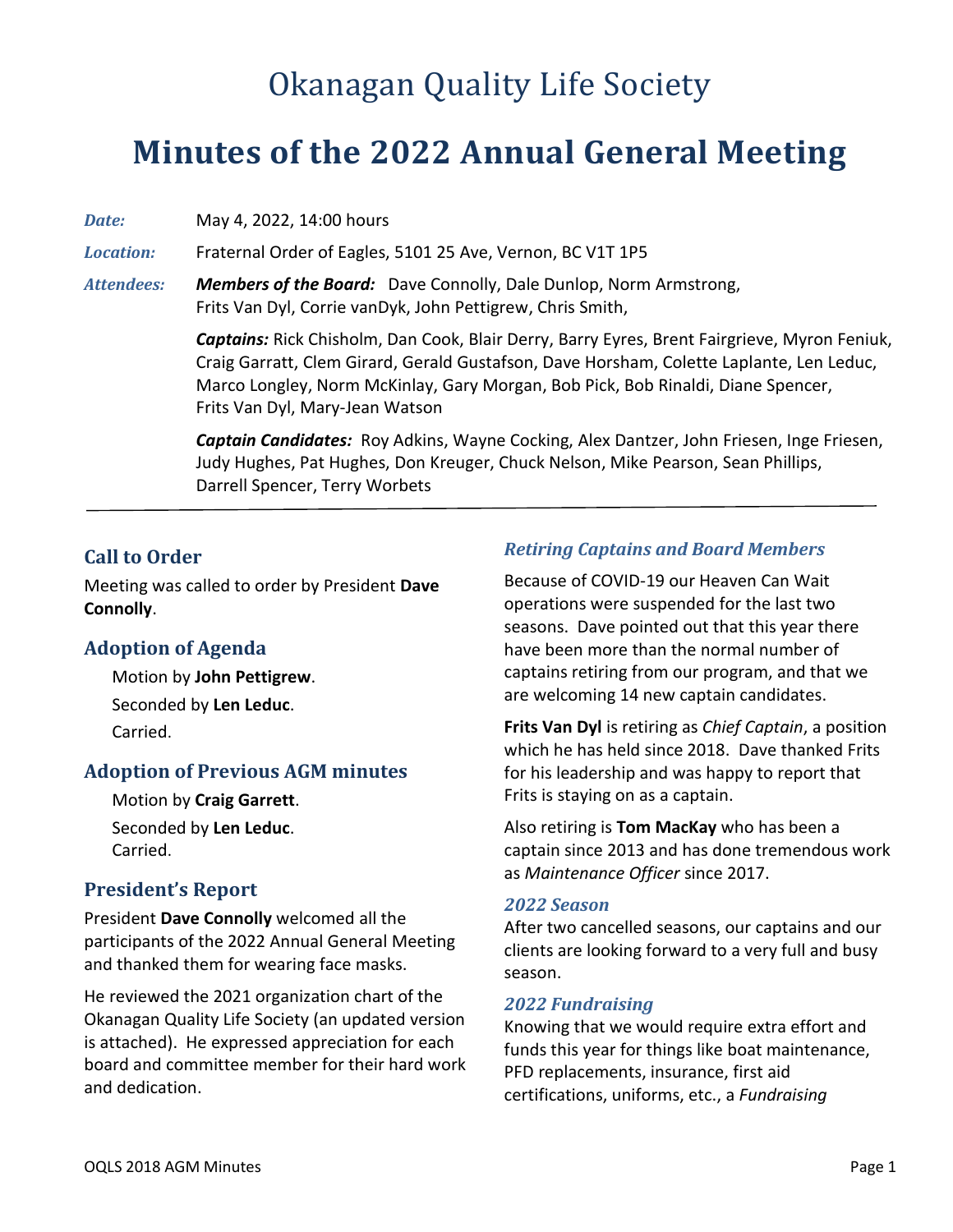*Committee* was formed, chaired by **John Pettigrew**. Other members were:

Dave Connolly, Sue Connolly, Michelle Sinclair, Sean Phillips, and Darrin Taylor

They developed a budget and focussed very successfully on seeking mainly community grants. The Okanagan Quality Life Society would sincerely like to thank the following organizations for their wonderful support:

- *100 Women Who Care* These wonderful women support local deserving charities.
- *City of Vernon* To cover the cost of First Aid courses
- *Kalamalka Rotary Club -* To help cover the cost of the bow thruster
- *New Horizons for Seniors -* Government of Canada program to help seniors help seniors
- *Blue Heron Gas Bar* They have made donations of fuel to our program for many years. This year they have increased their contribution by 67%.
- *Alpine BookWareHouse -* This charity supports local charities and causes.
- *Coldstream Women's Institute* For the 8th year in a row, they have donated generously to OQLS.
- *Our OQLS Members and Individuals from our Community*

For their ongoing, generous support, we would also like to thank:

- *The Vernon Yacht Club* They have been donating a mooring slip for our boat for many years.
- *The Fraternal Order of Eagles*  They have been permitting us the use of their facilities for our AGM and captains' meetings for several years.

## **Treasurer's Report**

**Dale Dunlop** presented the *2021 Year-End Financial Report* which is retained on file.

In 2021, thanks to donations from individuals and the community, our program did not lose money.

## **New Business**

### *Heaven Can Wait Boat Trip Pricing*

The cost of boat trips has remained at \$25 per hour, per group since 2016. Due to the rise in the cost of operations, the Board decided this year to raise the price per trip to \$36 per hour. Response by client groups has been very positive.

## **Nominations**

#### *Incumbent Board Members*

- *1.* **Dave Connolly** *–President*
- *2.* **Dale Dunlop** *– Secretary/Treasurer/Webmaster*
- *3.* **Norm Armstrong** *– Director (Training Officer)*
- *4.* **Frits Van Dyl** *– Director (Chief Captain) – retiring\**
- *5.* **Corrie vanDyk** *– Director*
- *6.* **Nicole Lacroix** *– Director (Client Liaison)*
- *7.* **Chris Smith** *- Director (Client Liaison)*
- *8.* **John Pettigrew** *– Fundraising*

**\***NOTE: Since the position of Chief Captain is automatically appointed to the Board of Directors, there will be no nominations at this AGM. His replacement will be chosen during the first Captains' Meeting of 2022.

**Motion to maintain the incumbent board members** was carried by all.

#### **Adjournment**

**Motion to adjourn** was carried by all.